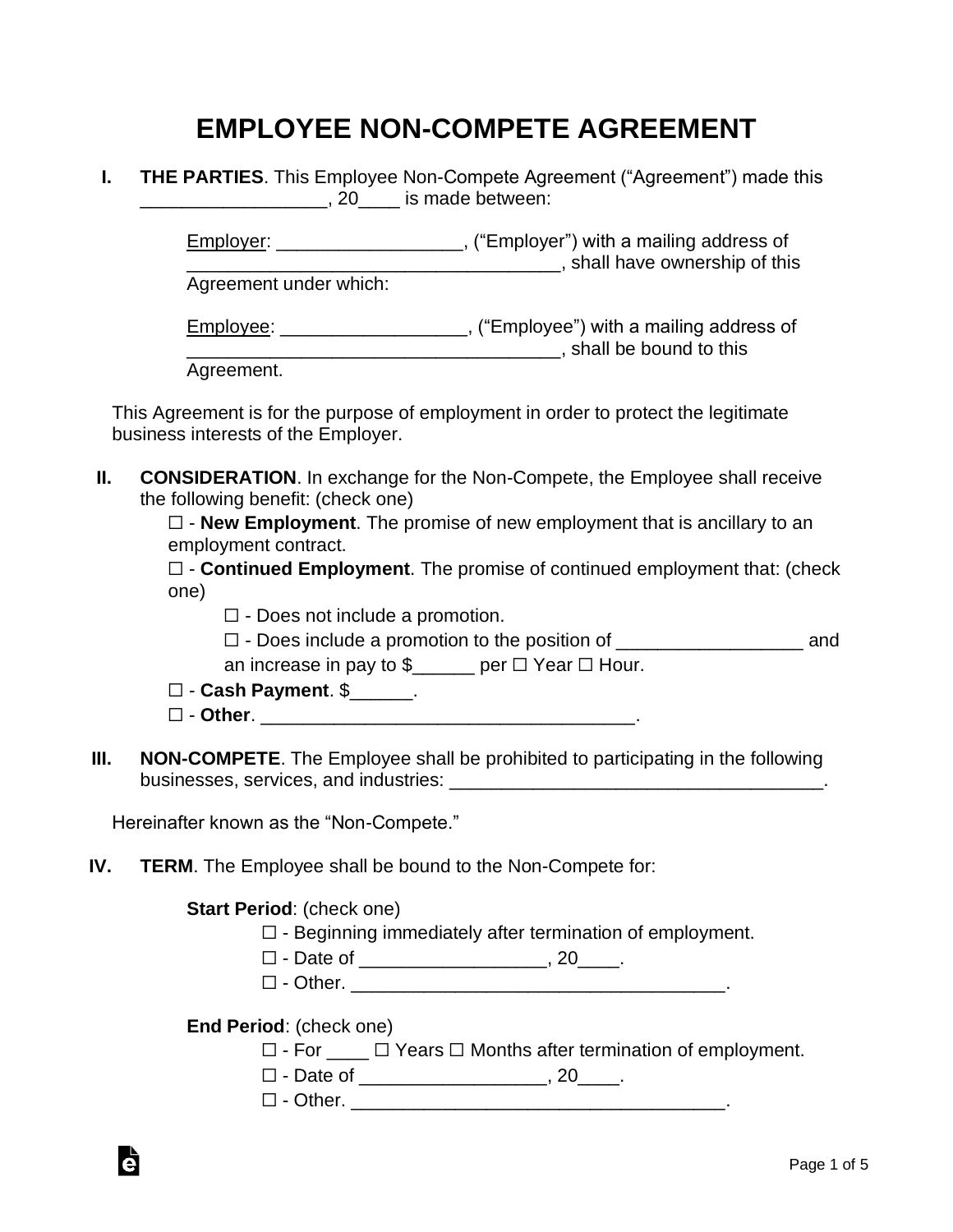The Start Period and the End Period shall be known as the "Term."

- **V. GEOGRAPHICAL LIMITS**. The Employee shall be bound to the Non-Compete within the following areas: \_\_\_\_\_\_\_\_\_\_\_\_\_\_\_\_\_\_\_\_\_\_\_\_\_\_\_\_\_\_\_\_\_\_\_\_.
- **VI. NON-SOLICITATION**. The Employee shall be prohibited from engaging with the following individuals: (check all that apply)

☐ - **Employees**. The Employee shall be prohibited from associating themselves with: (check one)

☐ - **All Employees of the Employer**. The Employee shall be prohibited from engaging with any former or current employees, contractors, affiliates, and similar parties of the Employer under which a business relationship has been created.

☐ - **Specific Employees of the Employer**. The Employee shall be prohibited from engaging with the following employees and contractors of the Employer:  $\blacksquare$ 

☐ - **Customers**. The Employee shall be prohibited from associating themselves with: (check one)

☐ - **All Customers of the Employer**. The Employee shall be prohibited from engaging with any former or current customers, clients, and similar parties of the Employer under which a business relationship has been created.

☐ - **Specific Customers of the Employer**. The Employee shall be prohibited from engaging with the following customers and clients of the Employer:  $\blacksquare$ 

**VII. PURCHASE OF RELEASE**. The Employer offers that the Employee: (check one)

☐ - **Cannot Purchase a Release**. The Employee has no option, during the Term or any period thereafter, to purchase the rights of the Non-Compete and Agreement from the Employer for the purposes of waiving any liability or releasing themselves under this Agreement.

☐ - **Can Purchase a Release**. The Employee has the option, during the Term or any period thereafter, to purchase and waive all liability of the Non-Compete and this Agreement for the sum of \$\_\_\_\_\_\_ as payment to the Employer.

**VIII. CONFIDENTIAL INFORMATION**. The Employer and Employee agree that the Employee shall be prohibited from releasing Confidential Information. The Employee shall be prohibited from expressing or sharing any and all technical and nontechnical information provided by the Employer, including but not limited to: data or other proprietary information relating to products, inventions, plans, methods,

Ġ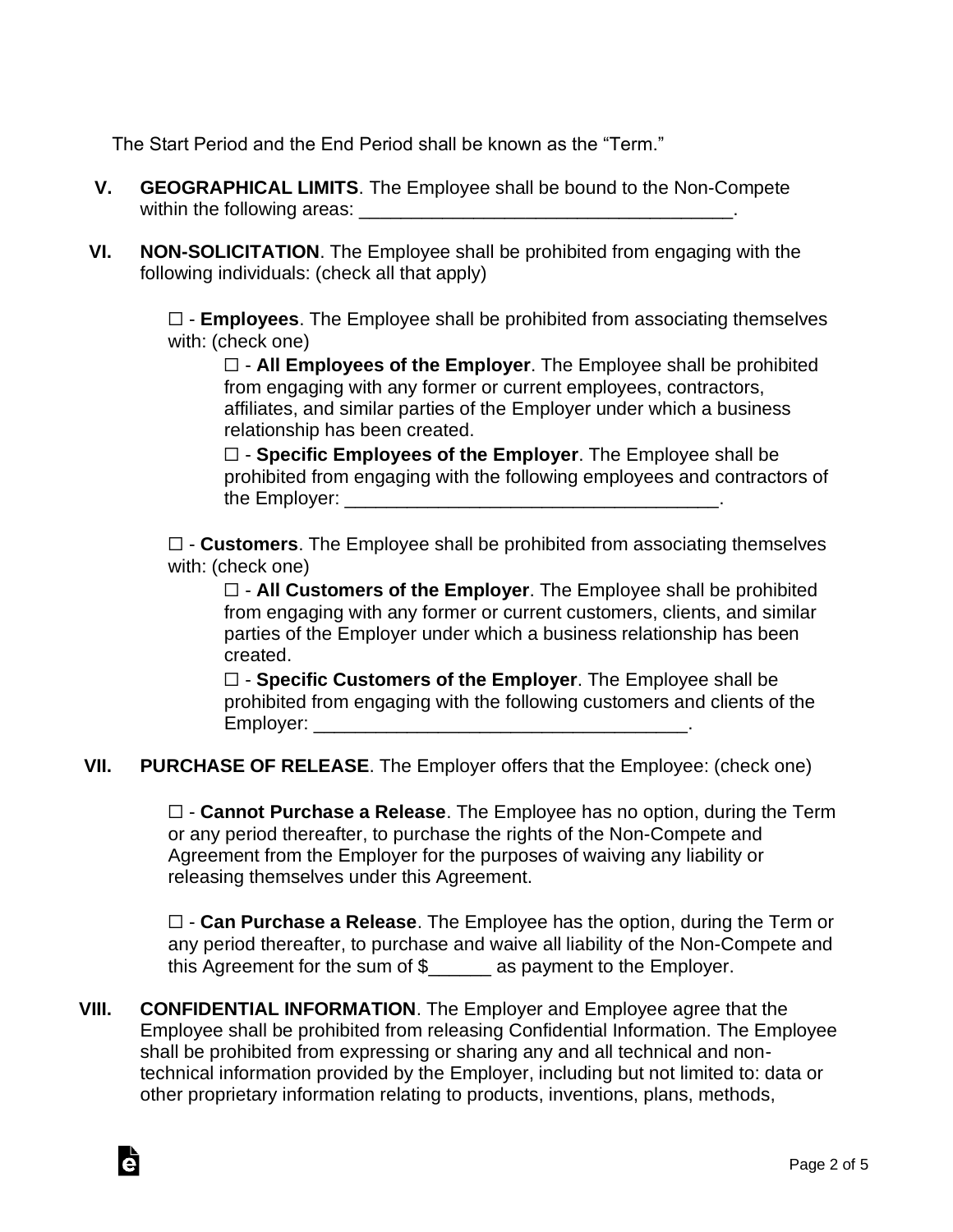processes, know-how, developmental or experimental work, computer programs, databases, authorship, customer lists (including names, buying habits or practices of any clients), names of vendors or suppliers, marketing methods, reports, analyses, business plans, financial information, statistical information, or any other subject matter pertaining to any business of the Employer or any of its respective clients, consultants, or licensees that is disclosed to the Employee under the terms of this Agreement.

- a.) Limitations. Confidential Information shall not include information which:
	- i.) Has become generally known to the public through no wrongful act by the Employee;
	- ii.) Has been rightfully received by Employee from a third party without restriction on disclosure and without breach of an obligation of confidentiality running either directly or indirectly to the Employee;
	- iii.) Has been approved for release to the general public by written authorization of the Employer;
	- iv.) Has been disclosed pursuant to the requirement of a governmental agency or a court of law without similar restrictions or other protections against public disclosure; or,
	- v.) Has been independently developed by the Employee without use, directly or indirectly, of the Employer's Confidential Information.
- b.) Employees and Contractors. The Employee agrees to disclose Confidential Information to any agents, affiliates, directors, officers, or any other employees, collectively known as the "Employees," solely on a need-to-know basis and represents that such Employees have signed appropriate non-disclosure agreements or have taken appropriate measures imposing on such Employees a duty to third parties:
	- i.) To hold any third-party proprietary information received by such Employees in the strictest confidence;
	- ii.) Not to disclose such third-party Confidential Information to any other third party; and
	- iii.) Not to use such Confidential Information for the benefit of anyone other than to whom it belongs without the prior express written authorization of the Employer.
- c.) Best Practices. The Employee acknowledges they may or may not have access to the Employer's Confidential Information and agrees that it shall not directly or indirectly divulge, disclose, or communicate any of the Confidential Information to any third party, except as may be required during any formal business association or dealings on behalf of the Employer for any event, with the prior written approval of the Employer. The Employee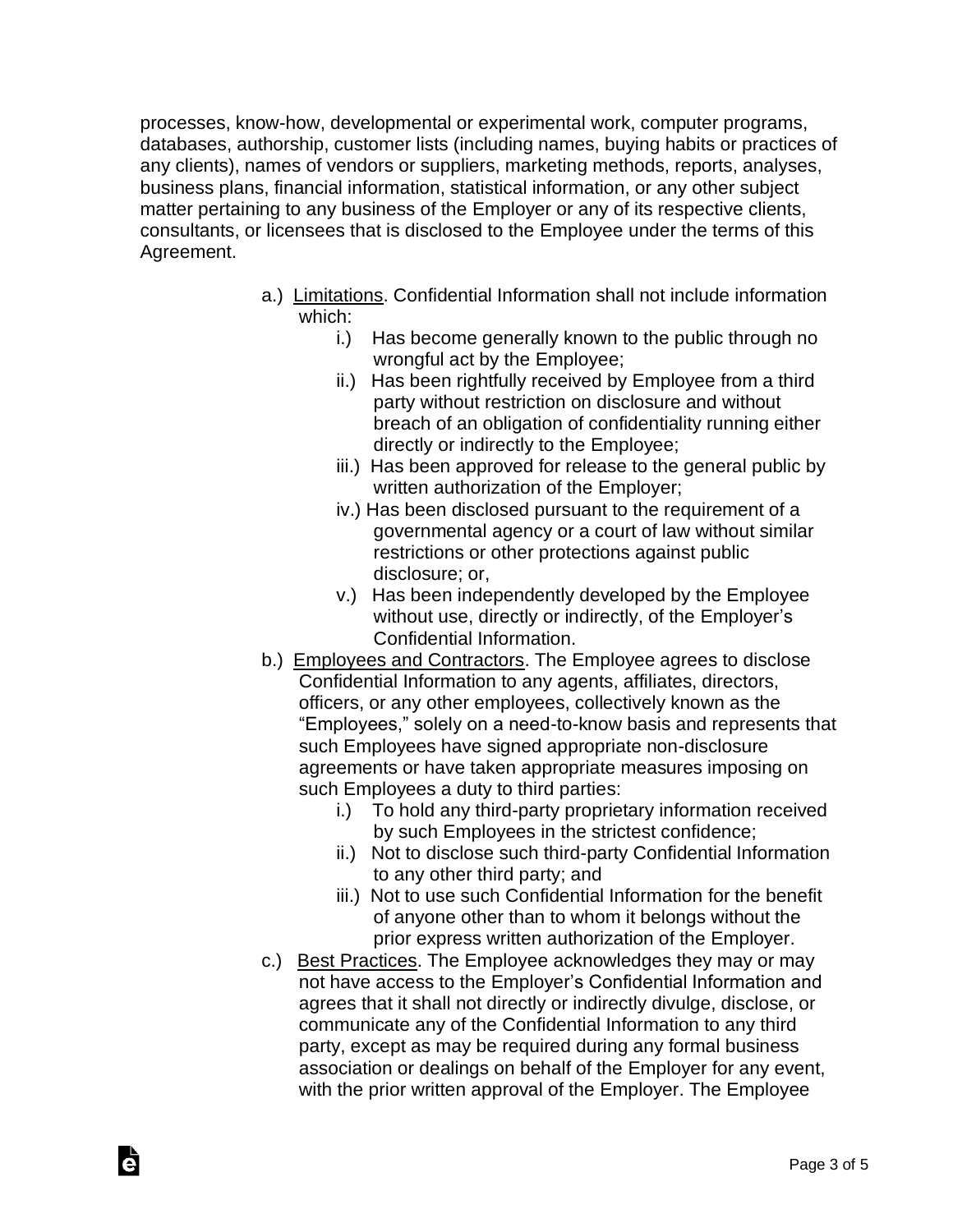acknowledges that no license of the Confidential Information, by implication or otherwise, is granted to the Employee by reason of this Agreement. Additionally, the Employee acknowledges that it may only use the Confidential Information in connection with its business dealings with the Employer and for no other purpose without the prior written consent of the Employer.

- d.) Records. The Employee further agrees that all Confidential Information, including, without limitation, any documents, files, reports, notebooks, samples, lists, correspondences, software, or other written or graphic records provided by the Employer or produced using the Employer's Confidential Information, will be held strictly confidential and returned upon request to the Employer.
- e.) Return of Materials. Upon termination or expiration of this Agreement, or upon written request of the Employer, the Employee shall promptly return to the Employer all physical and digital materials representing the Employer's Confidential Information and all copies thereof. The Employer shall notify the Employee immediately upon discovery of any loss or unauthorized disclosure of the Confidential Information.
- **IX. GOVERNING LAW**. This Agreement shall be governed by and construed in accordance with the laws of the State of \_\_\_\_\_\_\_\_\_\_\_\_\_\_\_\_\_\_\_, without reference to its conflicts of laws principles. Any disputes arising from or related to the subject matter of this Agreement shall be heard in a court of appropriate jurisdiction of the Employer's principal office, and the Employer and Employee hereby consent to the jurisdiction and venue of these courts.
	- a.) Severability. If any provisions of this Agreement or its applications are held to be invalid, illegal, or unenforceable in any respect, the validity, legality, or enforceability of any other provisions and applications herein shall not in any way be affected or impaired.
	- b.) Remedies. Should the Employee breach any of the provisions of this Agreement, the Employee agrees to reimburse the Employer for any loss or expenses incurred by the Employer as a result of any prohibited use or activity under this Agreement, including, without limitation, court costs and reasonable attorneys' fees incurred by the Employer in enforcing the provisions hereof. The Employee further agrees that any unauthorized use or activity shall result in irreparable damage to the Employer and that the Employer shall be entitled to an award by any court of competent jurisdiction of a temporary restraining order and/or preliminary injunction against such unauthorized use or activity by the Employee without the need to post a bond. Such remedies, however, shall not be deemed to be the exclusive remedies for any breach of this Agreement but shall be in addition to all other remedies available at law of equity.

\_\_\_\_\_\_\_\_\_\_\_\_\_\_\_\_\_\_\_\_\_\_\_\_\_\_\_\_\_\_\_\_\_\_\_\_\_\_\_\_\_\_\_\_\_\_\_\_\_\_\_\_\_\_\_\_\_\_\_\_\_\_\_\_\_\_\_

## **X. ADDITIONAL TERMS**. \_\_\_\_\_\_\_\_\_\_\_\_\_\_\_\_\_\_\_\_\_\_\_\_\_\_\_\_\_\_\_\_\_\_\_\_\_\_\_\_\_\_\_\_\_\_\_\_

Ġ